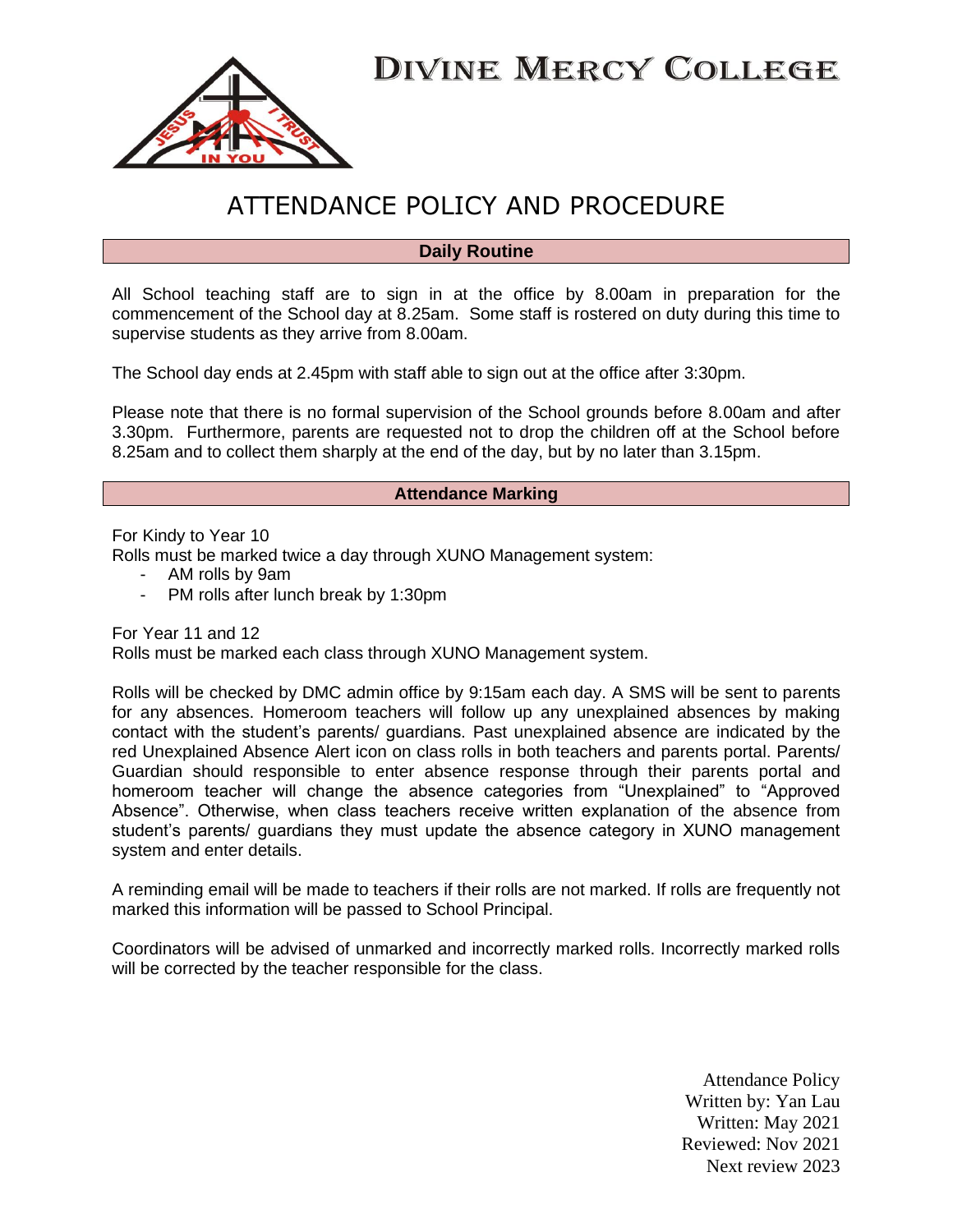

#### **Student Absence**

Should a child be absent from school for any reason, the parents should contact the School by telephone before 9.00am on the day of the absence and then follow up the absence with a written note upon the student's return to school. This note MUST be returned directly to the homeroom teacher. Homeroom teachers check the attendance between 8.35 and 8.45 and recorded in the Database (XUNO) by 9.15am and again in period 6 (before 1.45pm). The school office will contact the family concerned before 10.00 about the unexplained absence.

If a child is absent for more than two consecutive days, the Homeroom Teacher will contact the parent by telephone or e-mail to determine the cause of the absence. Extended absences or multiple absences over a period of time will be reported to the relevant Coordinator who will write to the parents seeking an explanation.

Any teacher who does not complete student attendance will be in breech of the Code of Conduct.

### **Student Illness during the School day**

If a child feels ill during school time the teacher will send him or her to Administration for assessment.

If necessary the School administration will contact the parents and arrange for the child to be sent home.

If a child is injured during school time the same arrangements will apply. The School reserves the right to seek immediate medical treatment for an injured child if the parents cannot be contacted.

### **Student Absences for holidays during term time**

As students are required to attend school by law (Education Act 1999) the School asks that families make travelling arrangements during holiday periods to avoid any disruption to the learning and homework routines of their children.

All parental requests for extended leave for their child/children during the school term for any reason whatsoever must be made in writing to the Principal at least one month (30 days) before the requested leave time.

It is not a requirement of the School to provide extra work or catch up work when holidays are taken. However, where possible the students are encouraged to approach their teachers for advice regarding keeping up with their classes prior to the commencement of your vacation.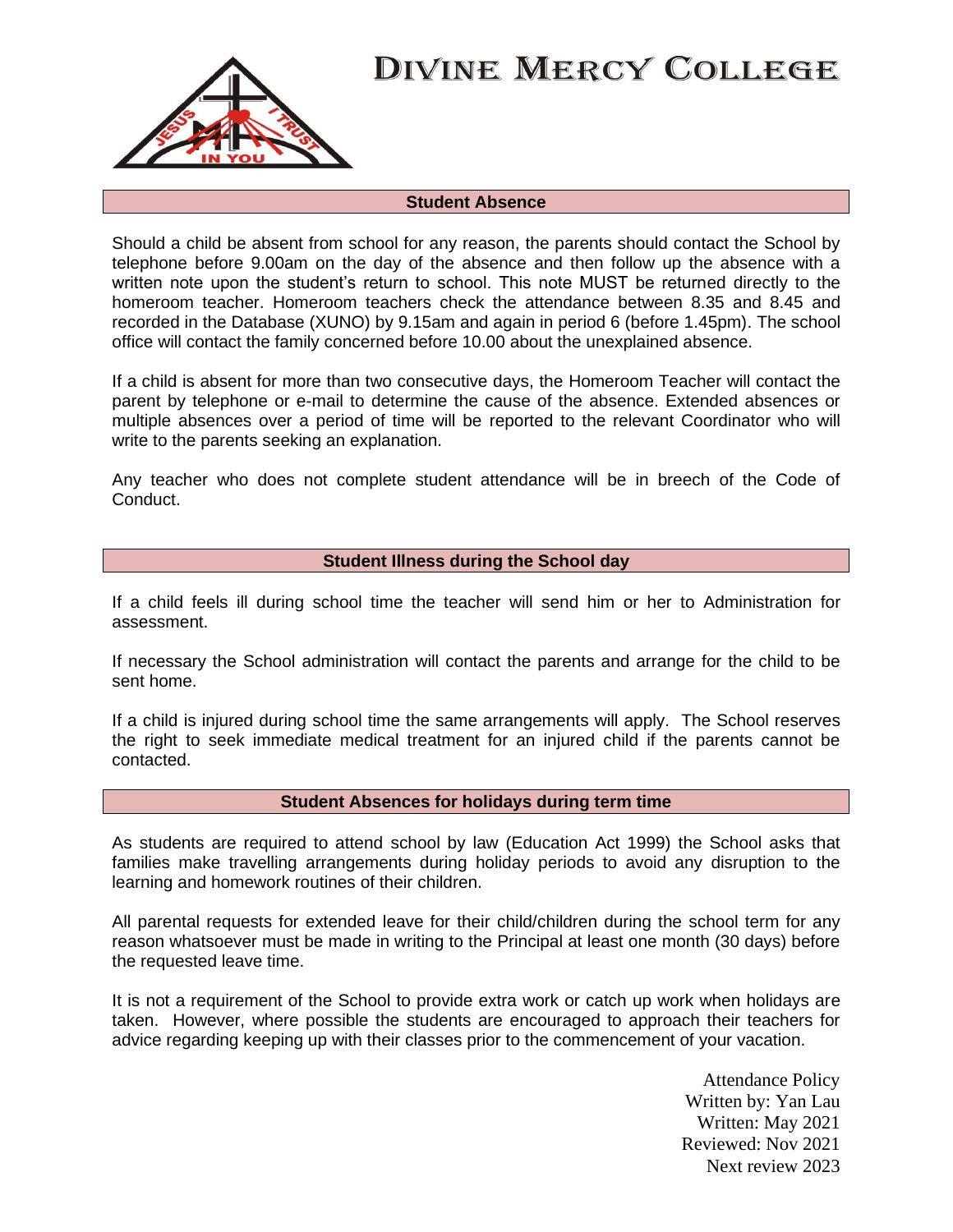

For extended absences with the Principal approval of more than two weeks in duration, it is essential that home tuition is provided whilst travelling and that formal extra-curricular tuition is provided upon return to enable the students to catch up. It is important to note that the School cannot be held accountable if the children fall behind.

The Principal has the authority to approve or disapprove the requested leave depending upon circumstance, age of the child and the effect that the leave may have on the child's educational attainment. For example, Year 12 students will not be granted leave for any reason other than genuine illness if the leave is requested during an examination period.

#### **Students leaving the School grounds during school hours**

Students are not allowed to leave the School premises during the school day unless they have parental permission. If the school believes the reason for the student leaving the grounds is inadequate or is not satisfied that the student will be safe, permission will be refused.

If a parent needs to collect a student during school hours, they will need to be signed out through the Administration Office, with the sign out note going to the homeroom teacher so the register can be altered as needed.

Late Arrivals: a student is considered to have arrived late any time after the 8:30am bell. All students arriving late must be signed in at the DMC Admin office through XUNO sign in/ out kiosk. If homeroom teachers observe a student has made a habit of arriving late or is late for three consecutive days, they will contact the student's parents/ guardians as per the policy for absentee students in this document.

Early Departures: a student is considered to be leaving early any time before 2:45pm. As with late arrivals, all students leaving early must be signed out at the DMC Admin office through XUNO management system by themselves (Year 11 and 12 students only) and by parents/ guardians (Kindy to Year 10 students).

### **Student Regular Absences**

If a student is absent their parents are required to provide a written reason for the absences. If there is continued absences then the following process should be followed;

- Homeroom teachers are required to obtain written reasons for all absentees
- If a child is absent for 2 consecutive days without contact from the parent then class or homeroom teacher should contact the parent as soon as possible
- If the attendance rate of a student falls below 90% the class / homeroom teacher is required to organize a meeting with the parent to increase student attendance. The school is required to work with the parent to increase attendance, the homeroom teacher may put in place a re-engagement agreement at this meeting.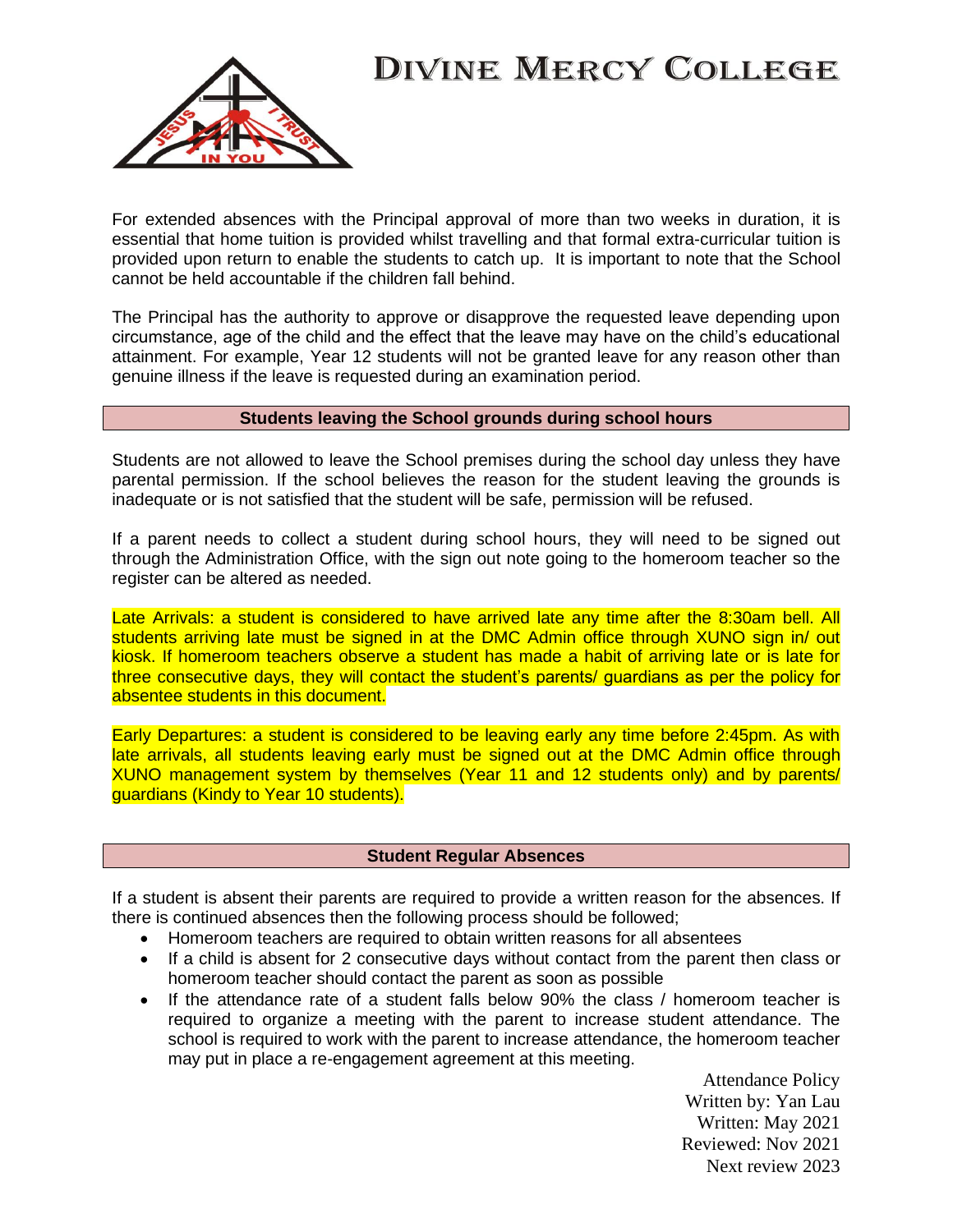

• If attendance continues/deteriorates and/or drops below 80% the Department of Education will be notified, this may result is the Government withdrawing funding for your child. If this occurs parents will be expected to pay the funding amount, which can be up to \$11000. The student's homeroom teacher will also implement a re-engagement agreement between the school, parent and student which will outline strategies to ensure student attends school. If this agreement fails to increase student attendance then the Principal may withdraw the student from the school and cancel the enrolment.

NOTE: if the student attendance is consistently poor and drops below 80% then this may affect their WACE achievement, as each course has a minimum hours to ensure volume of learning is met.

It is the class / homeroom teacher's responsibility to ensure all paperwork is kept as evidence including;

- Letters from school and principal, including any plans developed and a summary of interventions attempted
- Summary of contact and interventions
- Letter to parent from principal\ homeroom teacher requesting a formal meeting with the parent
- Record of outcome of formal meeting, including any plans or Re-engagement Agreement developed
- Letter to parent Principal informing of the school's intent to cancel student enrolment.

If a student fails to attend school at any time during the first 2 weeks of the school year without explanation from the parent, enrolment will automatically be cancelled.

Students who are late to school must sign in (or parent in the case of children in the Primary School) at the office if they arrive after 8.30am and take the late note to the class/homeroom teacher.

NOTE: it is the responsibility of the school's administration to keep all documentation regarding the above for 7 years.

### **Present Categories**

## Students who are:

- **In Class will be marked "Present"**
- Participating in activities (excursion, camps, work experiences etc.) will be marked "Present".
- Home Learning due to COVID-19 lockdown will be marked "Present Home Learning".

**Absent Categories**